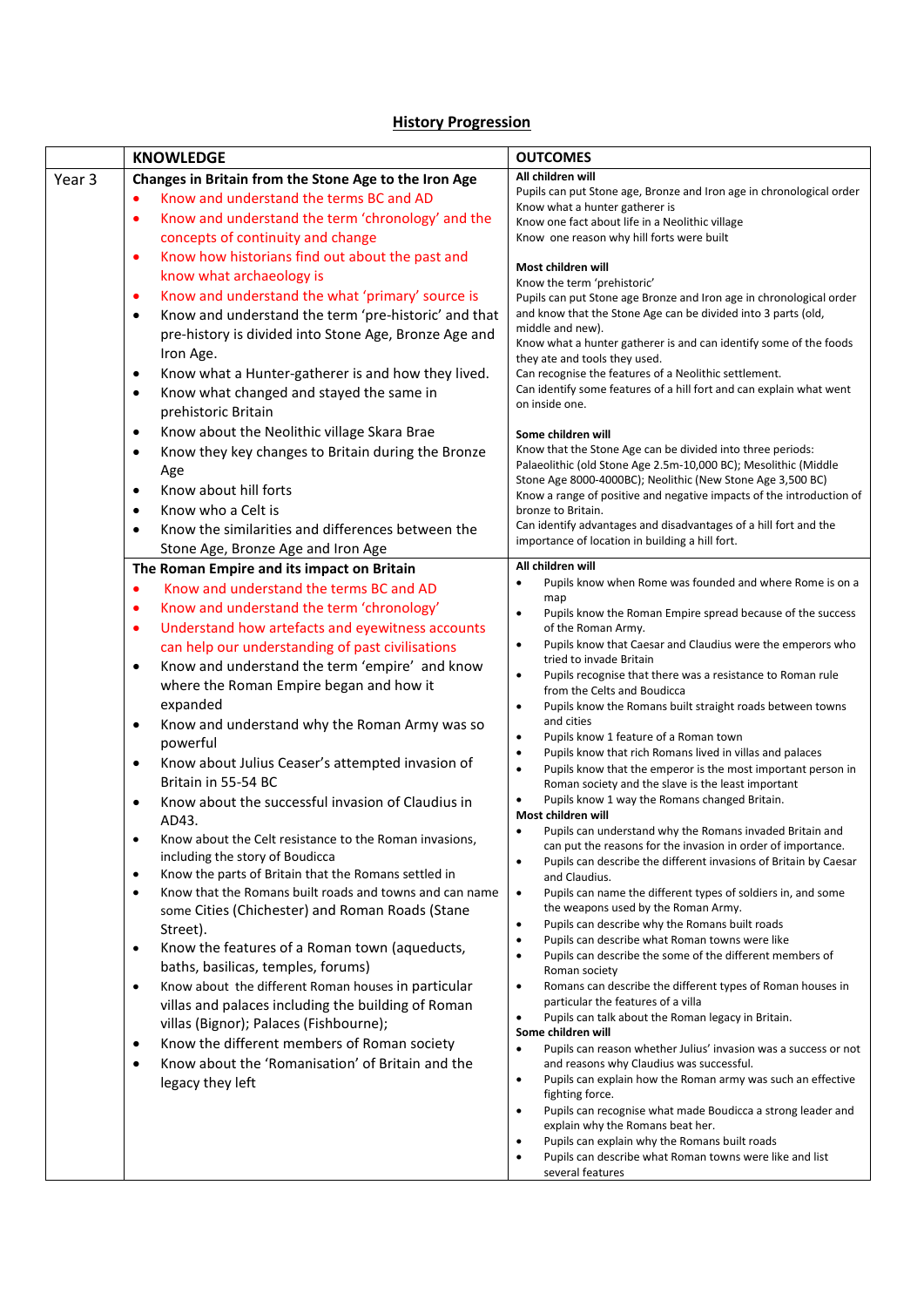| Year 4 | Britain's Settlement by the Anglo-Saxons and Scots<br>Know and understand the terms BC and AD<br>٠<br>Know and understand the term 'chronology'<br>٠<br>Know how historians find out about the past<br>٠<br>Know and understand the a 'primary' sources is<br>$\bullet$<br>Know why the Romans left Britain in 410 AD<br>$\bullet$<br>Know who the Scots are and why they invaded<br>$\bullet$<br><b>Britain</b><br>Know who the Anglo Saxons were and why they<br>$\bullet$<br>invaded Britain<br>Know where the Anglo Saxons settled and how we<br>$\bullet$<br>know this<br>Know what life was like in a Saxon settlement<br>٠<br>Know how to describe Anglo-Saxon artefacts and explain<br>$\bullet$<br>what they can teach us about Anglo- Saxon culture.<br>Know about the Anglo-Saxon laws and justice system<br>٠                                                                                                                                                                                                                                                                                                                                                                                       | Pupils can explain how Roman society was unequal<br>$\bullet$<br>Romans can describe the different types of Roman houses in<br>$\bullet$<br>particular the features of a villa<br>Pupils can talk about the benefits of Roman rule in Britain.<br>All children will<br>Pupils can identify some of the invaders who arrived after the<br>Romans<br>Pupils know one reason the Anglo-Saxon invaded Britain<br>Pupils know that urns and place names help us to know where the<br>Anglo Saxons settled<br>Pupils know one fact about life in in A Saxon settlement<br>Pupils know one trial that Anglo-Saxons used in their laws<br>Most children will<br>Pupils know why the Romans left Britain<br>Pupils know who the Anglo-Saxons and Scots were and where they<br>came from<br>Pupils know several push and pull reasons for why the Anglo-Saxons<br>invaded Britain<br>Pupils know where the Anglo Saxons settled based on primary<br>resources<br>Pupils can identify some features of Anglo-Saxon village life<br>Pupils can describe what Anglo-Saxon laws and justice was like<br>Some children will<br>Pupils know how letters discovered help us to understand why the<br>Romans left Britain.<br>Pupils can explain why the Anglo-Saxons settled in Britain<br>Pupils can explain why primary resources tell us where the Anglo-<br>Saxons settled                                                                                                                                                                                                                                                                                                                                                                                                                                                                                                               |
|--------|-----------------------------------------------------------------------------------------------------------------------------------------------------------------------------------------------------------------------------------------------------------------------------------------------------------------------------------------------------------------------------------------------------------------------------------------------------------------------------------------------------------------------------------------------------------------------------------------------------------------------------------------------------------------------------------------------------------------------------------------------------------------------------------------------------------------------------------------------------------------------------------------------------------------------------------------------------------------------------------------------------------------------------------------------------------------------------------------------------------------------------------------------------------------------------------------------------------------|-----------------------------------------------------------------------------------------------------------------------------------------------------------------------------------------------------------------------------------------------------------------------------------------------------------------------------------------------------------------------------------------------------------------------------------------------------------------------------------------------------------------------------------------------------------------------------------------------------------------------------------------------------------------------------------------------------------------------------------------------------------------------------------------------------------------------------------------------------------------------------------------------------------------------------------------------------------------------------------------------------------------------------------------------------------------------------------------------------------------------------------------------------------------------------------------------------------------------------------------------------------------------------------------------------------------------------------------------------------------------------------------------------------------------------------------------------------------------------------------------------------------------------------------------------------------------------------------------------------------------------------------------------------------------------------------------------------------------------------------------------------------------------------------------------------------------------------------------------------------------------|
|        | The Viking and Anglo-Saxon struggle for the<br>kingdom of England to the time of Edward the<br>Confessor<br>Know and understand the terms BC and AD<br>$\bullet$<br>Know and understand the term 'chronology'<br>$\bullet$<br>Know how historians/archeologists find out about<br>٠<br>the past<br>Know and understand the a 'primary' sources is<br>٠<br>Know who the Vikings are and where they came from<br>$\bullet$<br>Know about Viking life<br>$\bullet$<br>Begin to know how we know about the Vikings<br>$\bullet$<br>Know about why the Vikings were successful<br>$\bullet$<br>explorers and travellers<br>Know the main features of a Viking longship know<br>$\bullet$<br>why the Vikings invaded Britain<br>Know about eh Viking raid of Lindisfarne in AD793<br>$\bullet$<br>Know about the Vikings beliefs and mythology<br>Know who Alfred the Great was and how he defeated<br>$\bullet$<br>the Vikings<br>Know that some Vikings settled in Britain in Daneland<br>$\bullet$<br>Know some of the Viking gods<br>$\bullet$<br>Know what the main events in Anglo-Saxon and<br>$\bullet$<br>Viking rule are<br>Know Edward the Confessor was the last king of the<br>$\bullet$<br>Anglo-Saxons | Pupils can explain different sections of Anglo-Saxon life.<br>All children will<br>Pupils know where the Vikings came from<br>Pupils know the Vikings were warriors and farmers<br>Pupils know the basic parts of a longship and can give one reason<br>for why they contribute towards them being successful explorers,<br>raiders and travellers.<br>Pupils know one reason for why the Vikings invaded<br>Pupils know that the Vikings raided a monastery in Lindasfarne in<br>AD793<br>Pupils recognise that Alfred was a great king who beat the Vikings<br>Pupils know one of the Viking gods<br>Pupils know who Edward the Confessor was<br>Most children will<br>Pupils know where the Viking came from<br>Pupils know who the Vikings were (farmers, sailors, warriors, had<br>own alphabet, religion)<br>Pupils know the parts of a longship and can give three reason for<br>why they contribute towards them being successful explorers,<br>raiders and travellers.<br>Pupils know three reasons for why the Vikings invaded<br>Pupils know that the Vikings raided a monastery in Lindasfarne in<br>AD793<br>Pupils can explain how Alfred managed to beat the Vikings<br>Pupils know about the Viking beliefs including able to name 3<br>different gods<br>Pupils can place Edward the Confessors reign on a timeline<br>Some children will<br>Pupils know who the Vikings were and where they came from and<br>settled in Britain<br>Pupils know the parts of a longship and can explain why they<br>contribute towards them being successful explorers, raiders and<br>travellers.<br>Pupils can explain why Vikings came to settle in Britain<br>Pupils know the events of the Vikings raid of a monastery in<br>Lindasfarne in AD793<br>Pupils can explain Alfred's victory and how he maintained control<br>Pupils can place key events on a time line. |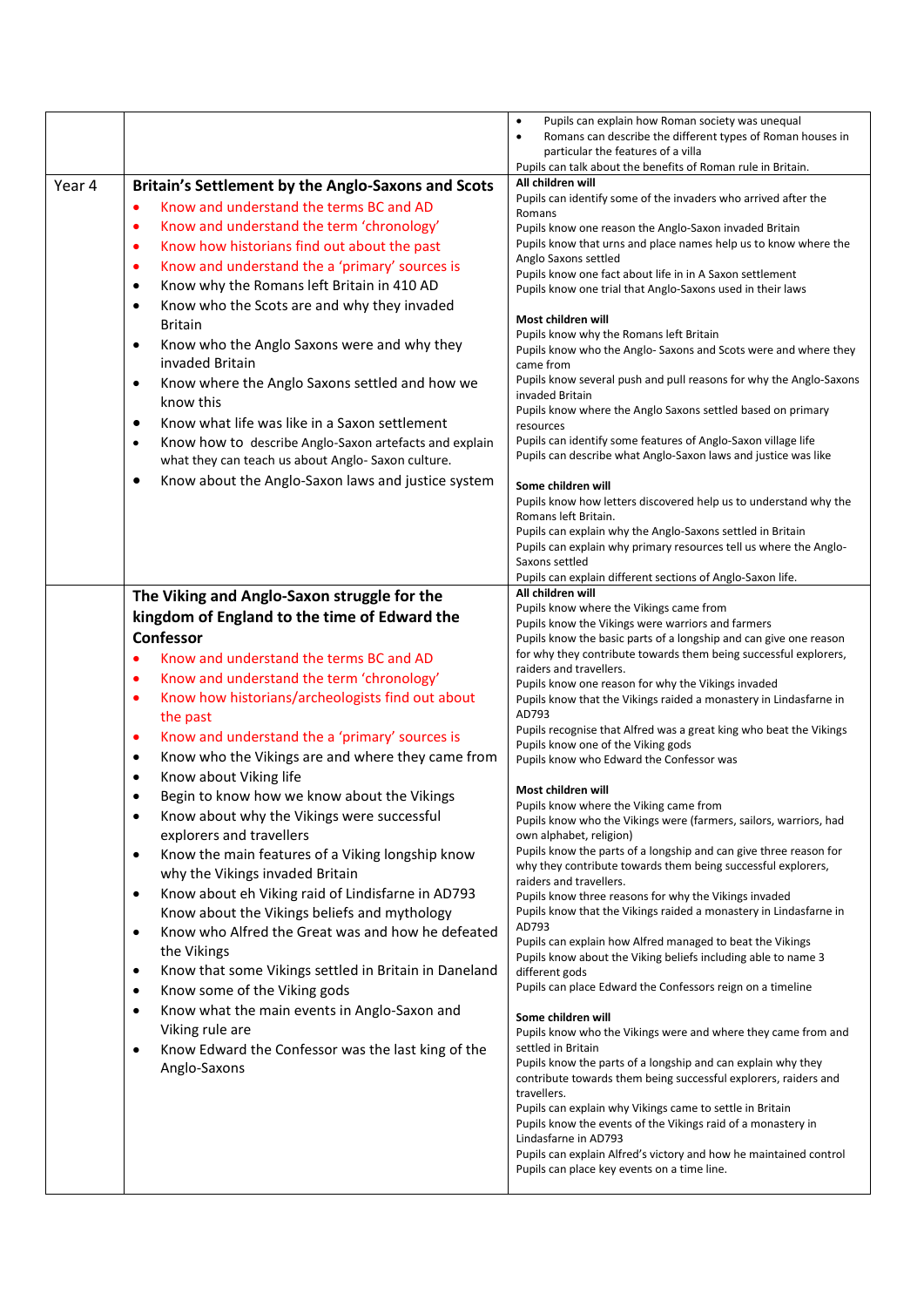|        | A non-European society that provides contrasts<br>with British history: Mayan civilisation Ad 900.<br>Know and understand the terms BC and AD<br>$\bullet$<br>Have a sense of chronology<br>$\bullet$<br>Know and understand the term 'civilisation'<br>٠<br>Understand how artefacts and eyewitness accounts<br>$\bullet$<br>can help our understanding of past civilisations<br>Know when the Mayan civilisation was by placing the<br>$\bullet$<br>key events in Mayan history on a timeline<br>Know the key events in British History during the<br>$\bullet$<br>Mayan era<br>Know who the Mayans were<br>$\bullet$<br>Know and understand Maya society<br>$\bullet$<br>Know how the Maya lived<br>$\bullet$<br>Know some of the Mayan achievements and can<br>$\bullet$<br>compare these to those of the Romans                                       | All children will<br>Pupil can place the some key events from Mayan and British history<br>in chronological order on a time line<br>Pupils can explain how we know about the Maya from the ruins of<br>cities<br>Pupils know the most important person in Mayan society was the<br>priest and slaves were the least important.<br>Pupils know that the Mayans had a different alphabet, language and<br>number system.<br>Pupils know one achievement of the Maya.<br>Most children will<br>Pupil can place most key events from Mayan and British history in<br>chronological order on a time line<br>Pupils can explain how we know about the Maya from different<br>sources (Frederick Catherwood and ruins of cities)<br>Pupils can describe some aspects of the Mayan city of Chihen Itza.<br>Pupils know the main people in Mayan society<br>Pupils can explain some of the aspects of how the Maya lived<br>Pupils can understand some of the achievements of the Maya and                                                                                                                                                                                                                                    |
|--------|------------------------------------------------------------------------------------------------------------------------------------------------------------------------------------------------------------------------------------------------------------------------------------------------------------------------------------------------------------------------------------------------------------------------------------------------------------------------------------------------------------------------------------------------------------------------------------------------------------------------------------------------------------------------------------------------------------------------------------------------------------------------------------------------------------------------------------------------------------|----------------------------------------------------------------------------------------------------------------------------------------------------------------------------------------------------------------------------------------------------------------------------------------------------------------------------------------------------------------------------------------------------------------------------------------------------------------------------------------------------------------------------------------------------------------------------------------------------------------------------------------------------------------------------------------------------------------------------------------------------------------------------------------------------------------------------------------------------------------------------------------------------------------------------------------------------------------------------------------------------------------------------------------------------------------------------------------------------------------------------------------------------------------------------------------------------------------------|
|        | Know the connections, similarities and differences<br>$\bullet$<br>with British history compared to Mayan<br>Know who Frederick Catherwood is<br>$\bullet$                                                                                                                                                                                                                                                                                                                                                                                                                                                                                                                                                                                                                                                                                                 | can compare these to the Romans.<br>Some children will<br>Pupil can place key events from Mayan and British history in<br>chronological order on a time line<br>Pupils can explain how we know about the Maya from different<br>sources (Frederick Catherwood and ruins of cities) and understand<br>how some are more reliable than others.<br>Pupils can describe aspects of the Mayan city of Chihen Itza.<br>Pupils know the social order of main people in Mayan society.<br>Pupils know what life was like for Mayan people.<br>Pupils can identify the important achievements of the Maya and can<br>compare them to those of the Romans, justifying their opinions.<br>All children will                                                                                                                                                                                                                                                                                                                                                                                                                                                                                                                     |
| Year 5 | A local study/ A study of a an aspect or theme in<br>British history beyond 1066 - Life on the<br>Homefront on Hayling Island in World War 1<br>Know and understand the term 'empire' and the<br>extent of the British Empire in 1914<br>Begin to know the provenance of 'primary' and<br>'secondary' sources and question how reliable<br>they are<br>Know what Hayling Island was like in 1914 and<br>place 1914 to 1918 on a time line of British<br>history learnt so far<br>Know why World War 1 began<br>٠<br>Know who Franz Ferdinand was<br>$\bullet$<br>Know how to devise historically valid questions<br>$\bullet$<br>about why so many men chose to enlist to fight<br>in the British army in 1914 and know what<br>'propaganda' is.<br>Know, explore and analyse a range of sources<br>٠<br>that tell us what World War 1 was like and why it | Pupils know one fact about what life was like in Britain and Hayling<br>in 1914.<br>Pupils know what 'empire' means and what the British Empire is.<br>Pupils know that WW1 began when Franz Ferdinand was killed.<br>Pupils know 1 reason for why men signed up to fight.<br>Pupils know what sources of information are and how they tell us<br>about what life was like for soldiers<br>Pupils know one impact of the war was on Hayling Island.<br>Most children will<br>Pupils know some facts about what life was like in Britain and<br>Hayling in 1914.<br>Pupils know what 'empire' means and what the British Empire is.<br>Pupils know some of the events that began WW1<br>Pupils know some reasons why men signed up to fight and know<br>what propaganda is<br>Pupils know the difference between primary and secondary sources<br>and which is more reliable<br>Pupils can talk about what life was like in the trenches<br>Pupils know what the impact of the war was on Hayling Island.<br>Some children will<br>Pupils know what life was like in Britain and Hayling in 1914.<br>Pupils know what 'empire' means and what the British Empire is<br>including some of the countries it rules over. |
|        | was so bad (photographs and footage of war;<br>primary accounts - letters, diarys etc; )<br>Know about what life was like for a soldier in the<br>trenches<br>Know the impact of war on Hayling Island -<br>know how it affected the people including<br>woman and children; know about the Army                                                                                                                                                                                                                                                                                                                                                                                                                                                                                                                                                           | Pupils know the different reasons for why WW1 began.<br>Pupils know several reasons for why men enlisted to fight including<br>propaganda.<br>Pupils can analyse different sources of information and can explain<br>what life was life for soldiers in the trenches.<br>Pupils know what the impact of the war was on Hayling Island and<br>Great Britain.                                                                                                                                                                                                                                                                                                                                                                                                                                                                                                                                                                                                                                                                                                                                                                                                                                                          |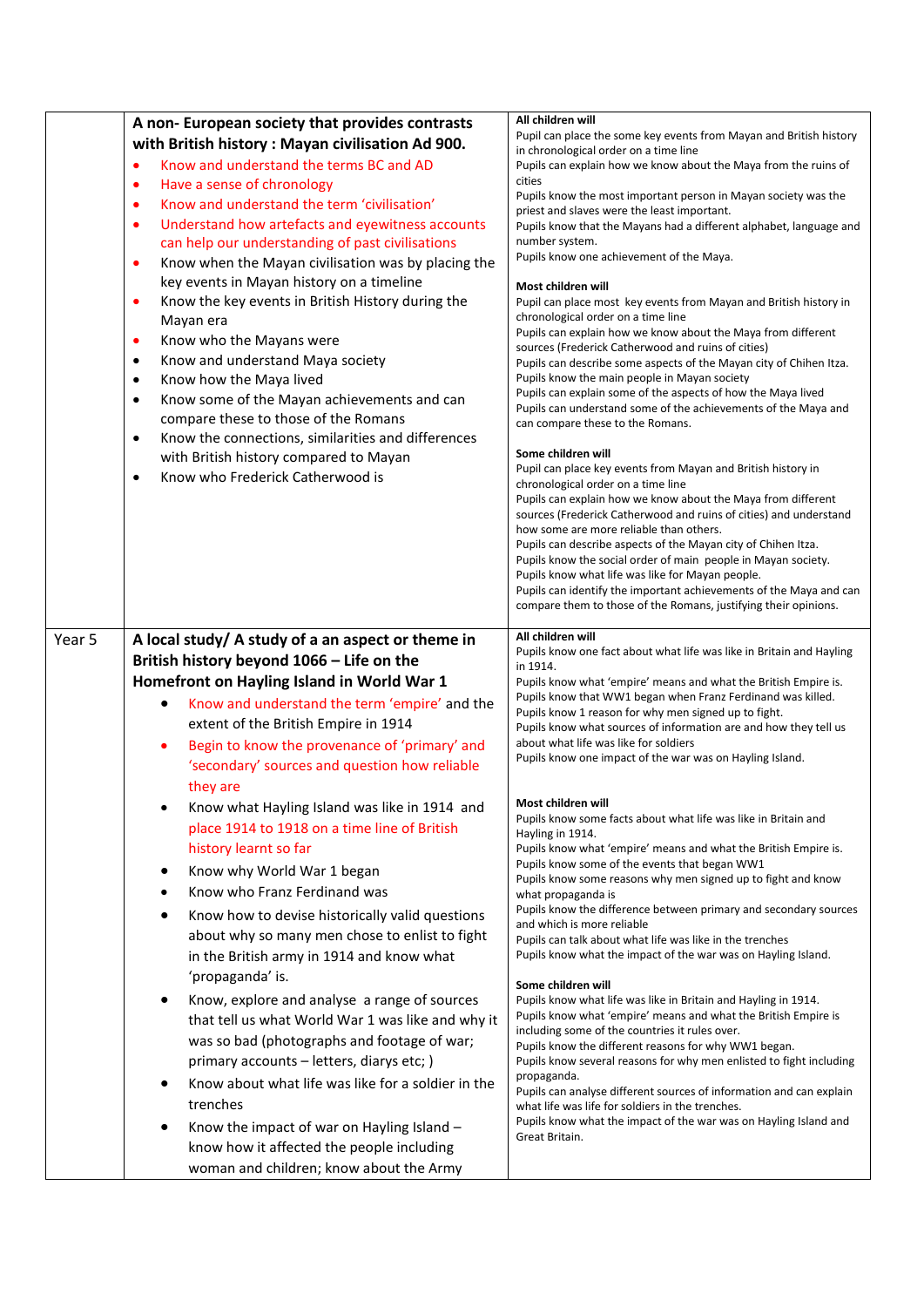|                   | convalescent hospital and school of musketry on                                                                 |                                                                                                                                         |
|-------------------|-----------------------------------------------------------------------------------------------------------------|-----------------------------------------------------------------------------------------------------------------------------------------|
|                   | Hayling Island                                                                                                  |                                                                                                                                         |
|                   | Know how world war 1 ended                                                                                      |                                                                                                                                         |
|                   | Know what armistice is                                                                                          |                                                                                                                                         |
|                   |                                                                                                                 |                                                                                                                                         |
|                   | The achievements of the earliest civilisations $-$ an                                                           | All children will<br>Know that Ancient Egypt is one of the world's earliest civilisation                                                |
|                   | overview of where and when the first civilisations                                                              | Pupils know that the River Nile is important for farming                                                                                |
|                   | appeared and a depth study of Ancient Egypt                                                                     | Know who Howard Carter is                                                                                                               |
|                   | Know and understand the terms BC and AD and can                                                                 | Know that Tutankhamun was a pharaoh<br>Know what mummification is                                                                       |
|                   | order key events on a timeline.                                                                                 | Know what a pyramid was used for and what it looks like                                                                                 |
|                   | Know how archaeologists find out about the past and<br>$\bullet$                                                | Know what hieroglyphics are                                                                                                             |
|                   | know what archaeology is                                                                                        | Know what the afterlife is                                                                                                              |
|                   | Know and understand the term 'civilisation'<br>$\bullet$                                                        | Most children will                                                                                                                      |
|                   | Know where on a map of the world where the<br>¢                                                                 | Know that the Ancient Egyptians existed alongside other ancient                                                                         |
|                   | earliest civilisations appeared and know how long                                                               | civilisations                                                                                                                           |
|                   | they existed for (Ancient Sumer-South Iraq, 4500 BC-                                                            | Pupils know the importance of the River Nile for farming                                                                                |
|                   | 1900BC; Indus Valley - Pakistan, 2500BC - 1700 BC;                                                              | Know who Howard Carter is and his discovery of Tutankhamuns<br>tomb in 1922.                                                            |
|                   | Ancient Egypt - Egypt, 3000 BC - 30BC; Shang                                                                    | Know what a pharaoh is                                                                                                                  |
|                   | Dynasty- China, 1766BC - 1122BC)                                                                                | Know who Tutankhamun was                                                                                                                |
|                   | Know that Egypt is in Africa<br>٠                                                                               | Know why the Egyptians mummified their dead<br>Know some of the mummification process                                                   |
|                   | Know the importance of the River Nile and how the<br>$\bullet$                                                  | Know why the Egyptians built pyramids                                                                                                   |
|                   | Egyptians used this to farm the land.                                                                           | Know what a cartouche and hieroglyphics are                                                                                             |
|                   | Know how we know about the Ancient Egyptians<br>¢                                                               | Know some of the differences between rich and poor Egyptian's diet<br>Know what the afterlife is and can name some of the Egyptian gods |
|                   | through the discovery of artefacts found in tombs                                                               | and goddesses.                                                                                                                          |
|                   | and pyramids including knowing about the major                                                                  |                                                                                                                                         |
|                   | discovery of Tutankhamun's tomb by Howard Carter.                                                               | Some children will                                                                                                                      |
|                   | Know what a pharaoh is and who Tutankhamun was<br>$\bullet$                                                     | Pupils know and can explain how important the River Nile is for<br>farming in Egypt                                                     |
|                   | Know how and why the Ancient Egyptians<br>$\bullet$                                                             | Know how archaeologists use artefacts to discover more about                                                                            |
|                   | mummified their dead                                                                                            | Ancient Egyptian life                                                                                                                   |
|                   | Know how the Egyptians built their pyramids<br>$\bullet$                                                        | Know how Howard Carter discovered he tomb of Tutankhamun and<br>can retell key parts of the story.                                      |
|                   | Know where Pharaohs were buried and how this<br>$\bullet$                                                       | Know what mummification is and can explain the process, including                                                                       |
|                   | changed over time.                                                                                              | why it was so important for the Egyptians going to the afterlife                                                                        |
|                   | Know the difference between how rich and poor<br>$\bullet$<br>people lived and worked in Ancient Egypt (houses, | Pupils know why and how the pyramids were built<br>Know about Egyptian life for rich and poor people                                    |
|                   | diet, entertainment and jobs)                                                                                   | Know the different gods and goddesses                                                                                                   |
|                   | Know what the Ancient Egyptians believed in - gods                                                              |                                                                                                                                         |
|                   | and goddesses                                                                                                   |                                                                                                                                         |
| Year <sub>6</sub> | Ancient Greece - a study of Greek life and                                                                      | All children will                                                                                                                       |
|                   | achievement and their influence on the western                                                                  | Pupils know that Ancient Greece can be divided into different<br>periods of history                                                     |
|                   | world.                                                                                                          | Pupils know what the words civilisation and empire mean.                                                                                |
|                   | Know and understand the terms BC and AD and can<br>$\bullet$                                                    | Pupils know what a democracy is and how the Greeks were the first                                                                       |
|                   | order key events in Ancient Greek history on a time                                                             | to create a democratic citizens                                                                                                         |
|                   | line.                                                                                                           | Pupils know that Athens and Sparta were two City-States<br>Pupils know that a marathon is named after the distance a                    |
|                   | Know how archaeologists find out about the past and<br>$\bullet$                                                | messenger ran in the Battle of Marathon                                                                                                 |
|                   | know what archaeology is                                                                                        | Pupils what an aracheologist is and that pottery is an artefact that                                                                    |
|                   | Know and understand the term 'civilisation' and<br>$\bullet$                                                    | tells us about the past.<br>Pupils can list 1 event at the Ancient Olympic games.                                                       |
|                   | 'empire'                                                                                                        | Pupils can describe one aspect of Greek life                                                                                            |
|                   | Know about how the Ancient Greek Civilisation and<br>$\bullet$                                                  | Pupils can list one achievement of the Greeks                                                                                           |
|                   | how the empire grew                                                                                             |                                                                                                                                         |
|                   | I know that Ancient Greece is divided into different<br>$\bullet$                                               | Most children will<br>Pupils know when Ancient Greece were a powerful civilisation and                                                  |
|                   | periods of history                                                                                              | identify key events in their timeline                                                                                                   |
|                   | know what a city state was in ancient Greek times<br>٠                                                          | Pupils know where Ancient Greece in on a map and can know that                                                                          |
|                   | know the differences between Athens and Sparta<br>$\bullet$                                                     | Alexander the Great was responsible for growing the Greek empire<br>Pupils know what a democracy is and how the Greeks were the first   |
|                   | know what a democracy is<br>٠                                                                                   | to create a democratic citizens. They know who was and wasn't                                                                           |
|                   | know what an ancient Greek democracy was like<br>$\bullet$                                                      | allowed to be part of the system.                                                                                                       |